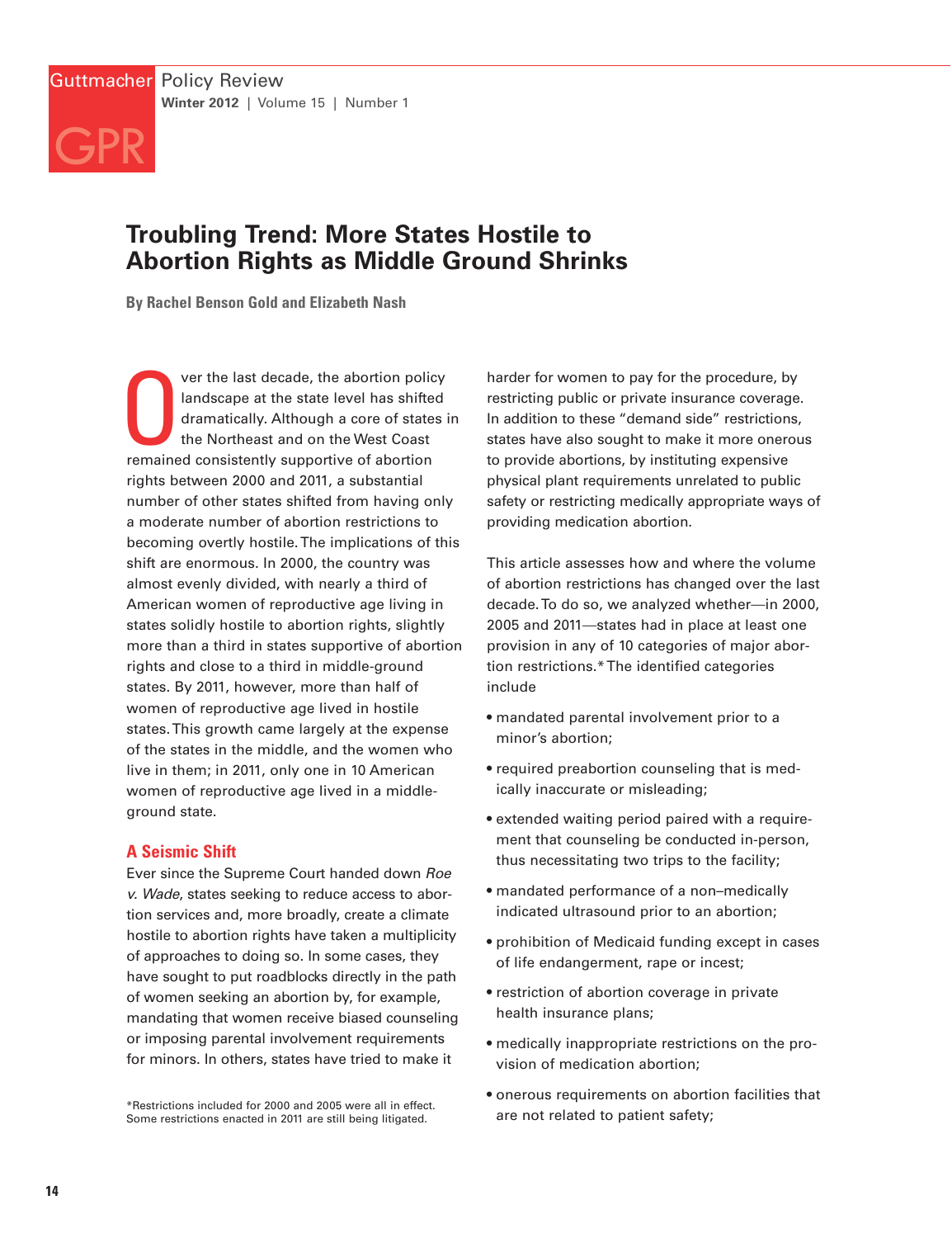- unconstitutional ban on abortions prior to fetal viability or limitations on the circumstances under which an abortion can be performed after viability; or
- preemptive ban on abortion outright in the event Roe v. Wade is overturned.

Most of these categories include more than one individual restriction. For example, four states require both parental notification and consent before a minor may obtain an abortion; in this analysis, these states would be identified as requiring parental involvement. Similarly, states have taken two entirely different approaches to restricting access to medication abortion, by either banning the use of telemedicine or requiring the use of an outdated protocol for administering the medication that increases both the cost and the side effects the woman may experience. Taken together, these 10 categories include 19 separate restrictions.\*

For purposes of this analysis, we consider a state "supportive" of abortion rights if it had enacted provisions in no more than one of these restriction categories, "middle-ground" if it had enacted provisions in two or three categories and "hostile" if it had enacted provisions in four or more.

Overall, most states—35 in total—remained in the same category in all three years (see map); however, of the 15 states that moved from one category to another, every one became more restrictive over the period. Two of the states supportive of abortion rights in 2000 moved to the middle category by 2011, and one had become hostile. Moreover, 12 states that had been

\*The 19 individual restrictions include: mandating parental involvement (consent or notification); requiring misleading counseling (informing a woman that the fetus is a person, that a fetus can feel pain, that having an abortion increases the risk of breast cancer or that abortion can impair future fertility); requiring a woman to make two trips to an abortion facility; requiring ultrasound; limiting Medicaid funding for abortion; restricting private insurance coverage (in all private plans, plans sold on exchanges or plans for public employees); limiting medication abortion (telemedicine bans or requiring the use of an outdated protocol); instituting onerous requirements for abortion providers (medically unnecessary physical plant requirements or mandating that physicians have hospital admitting privileges); restricting later abortion (gestational limits or unconstitutional limits on later abortion); and banning abortion immediately if Roe is overturned.

## **SHRINKING MIDDLE GROUND**

**Between 2000 and 2011, the number of states that were middle-ground in their abortion-related policies dropped from 19 to nine, while the number of states that were hostile to abortion increased from 13 to 26.**

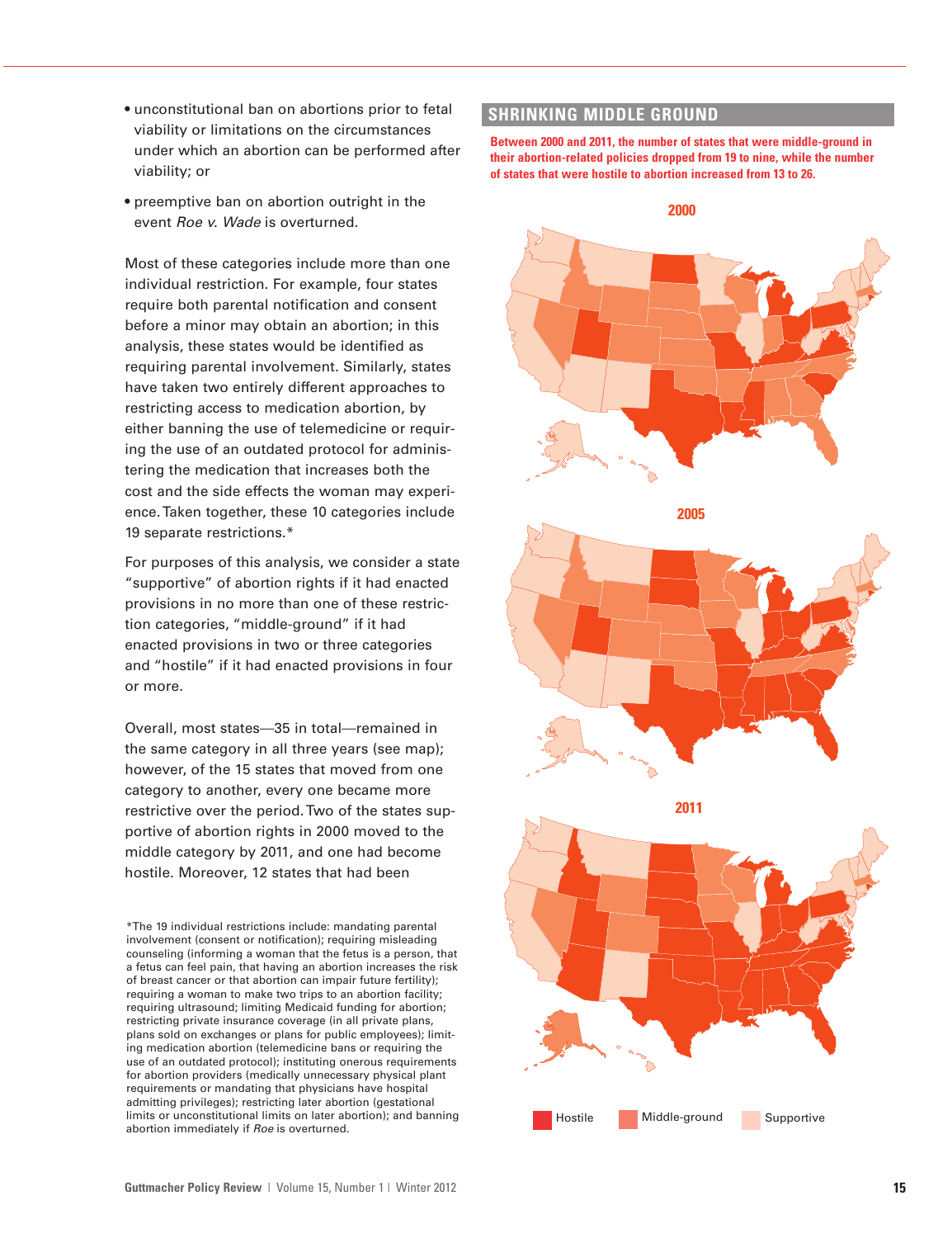## **2011: A Year for the Record Books**

Over the course of 2011, legislators in all 50 states introduced more than 1,100 provisions related to reproductive health and rights. At the end of it all, states had adopted 135 new reproductive health provisions a dramatic increase from the 89 enacted in 2010 and the 77 enacted in 2009.<sup>1</sup> Fully 92 of the enacted provisions seek to restrict abortion, shattering the previous record of 34 abortion restrictions enacted in 2005 (see chart). A striking 68% of the reproductive health provisions from 2011 are abortion restrictions, compared with only 26% the year before.

Several states adopted relatively new types of abortion restrictions in 2011. Five states (Alabama, Idaho, Indiana, Kansas and Oklahoma) followed Nebraska's lead from the year before and enacted legislation banning abortion at 20 weeks from fertilization (which is equivalent to 22 weeks from the woman's last menstrual period), based on the spurious assertion that a fetus can feel pain at that point in gestation. And for the first time, seven states (Arizona, Kansas, Nebraska, North Dakota, Oklahoma, South Dakota and Tennessee)—all largely rural states with large, scarcely populated areas—prohibited the use of telemedicine for medication abortion, requiring instead that the physician prescribing the medication be in the same room as the patient. Telemedicine is increasingly looked to as a way to provide access to health care, especially in underserved rural areas.

Many states adopted what have become more familiar types of restrictions. Five states (Arizona, Florida, Kansas, North Carolina and Texas) moved to require that a woman obtain an ultrasound prior to having an abortion, even when there is no medical reason to do so. And several states moved to restrict insurance coverage of abortion, with Kansas, Nebraska, Oklahoma and Utah restricting all private plans and Florida, Idaho, Indiana and Virginia limiting coverage just in the policies that will be available on insurance exchanges, which are slated to start up in 2014 under health reform.

South Dakota, meanwhile, expanded its counseling and waiting period requirement in several ways making it the most onerous law in the nation. It forces providers to inform patients that some groups of women (based on their "physical, psychological, demographic or situational" characteristics) may be at higher risk of complications. In addition, it lengthened the waiting period from 24 to 72 hours and required the woman to make a visit to a stateapproved crisis pregnancy center during that interval. And, it required the woman to obtain the counseling in person, necessitating two separate trips to the facility—a potentially insurmountable obstacle to obtaining an abortion in a geographically large state that has only one abortion provider who comes in from another state to provide services only one day a week. The measure was quickly enjoined in federal court and is not in effect.

Finally, the most high-profile fight over abortion in 2011 came not in a legislature but at the ballot box, when voters in Mississippi defeated an initiative that would have restricted women's access to both abortion and contraception by defining the term "person" under the state constitution as "every human being from the moment of fertilization."

#### **SIMPLY UNPRECEDENTED**





Note: This analysis refers to reproductive health and rights–related "provisions," rather than bills or laws, since bills introduced and eventually enacted in the states may contain multiple relevant provisions. Source: Reference 1.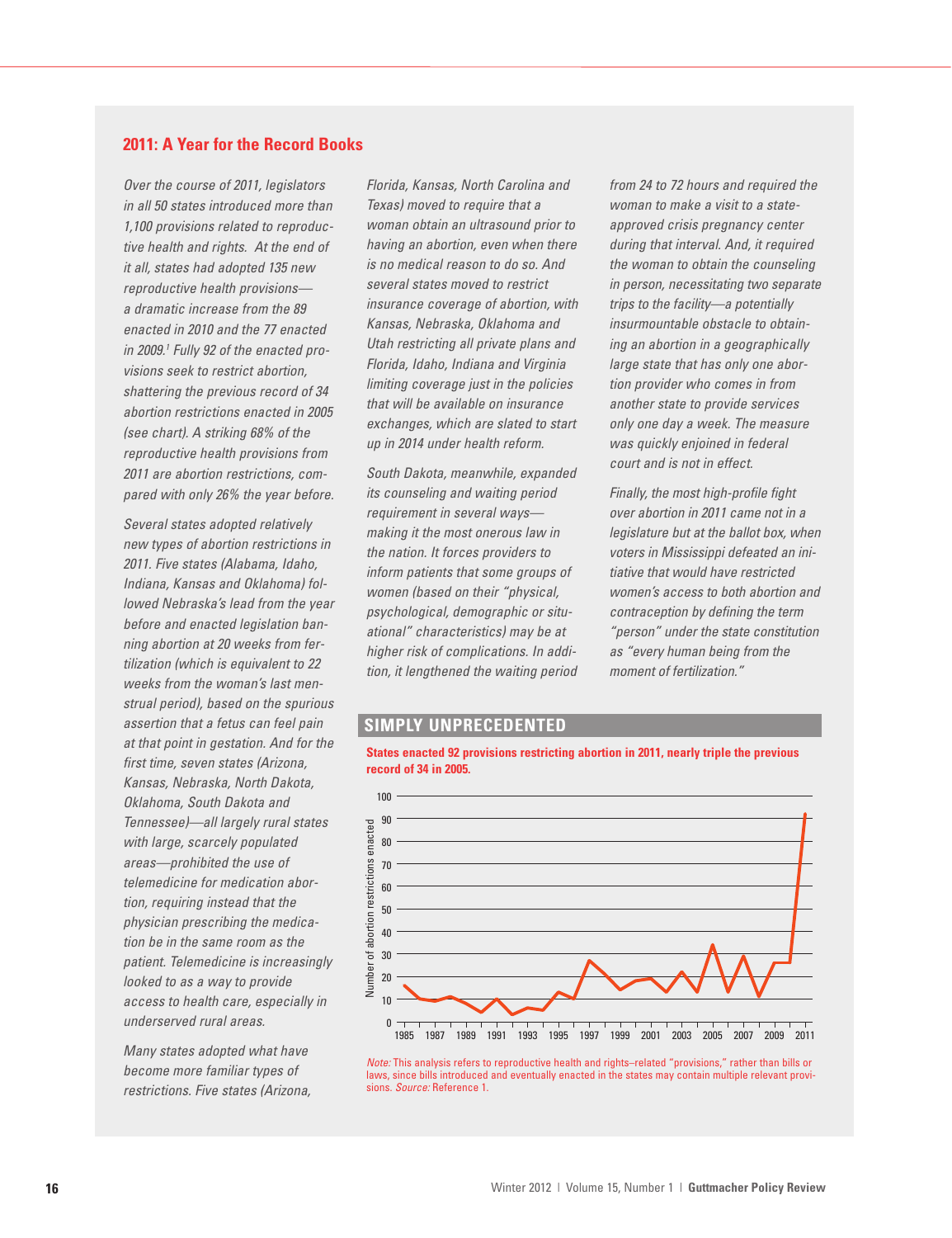middle-ground in 2000 had become hostile to abortion rights by 2011.

As a result, the number of both supportive and middle-ground states shrank considerably, while the number of hostile states ballooned. In 2000, 19 states were middle-ground and only 13 were hostile. By 2011, when states enacted a recordbreaking number of new abortion restrictions (see box), that picture had shifted dramatically: 26 states were hostile to abortion rights, and the number of middle-ground states had cut in half, to nine.

Although states on the West Coast and in the Northeast remained consistently supportive of abortion rights, the situation was very different elsewhere. A cluster of states in the middle of the country—including Idaho, Indiana, Kansas, Nebraska and South Dakota—moved from being middle-ground states in 2000 to being hostile in 2011. And of the 13 states in the South, only half were hostile in 2000, but all had become hostile by 2011.

Over a third of women of reproductive age lived in states supportive of abortion rights in both 2000 and 2011, 40% and 35%, respectively (see chart, page  $18$ ).<sup>2</sup> However, the proportion of women living in states hostile to abortion rights increased dramatically, from 31% to 55%, while the proportion living in middle-ground states shrank, from 29% to 10%. Altogether, the number of women of reproductive age living in hostile states grew by 15 million over the period, while the number in middle-ground states fell by almost 12 million.

The group of states supportive of abortion rights has been the most consistent of the three clusters, with a core of 15 states that have been part of this group throughout. Nonetheless, this group decreased from 18 to 15 from 2000 to 2011. Arizona moved from supportive to hostile, almost entirely because of the departure of Gov. Janet Napolitano (D), who repeatedly vetoed provisions to limit abortion access, including bills that would have instituted state-directed counseling, mandated a waiting period and made it more difficult for a minor to obtain an

abortion. Since her departure in 2009, the state went from having provisions in one restriction category in 2005 to having provisions in five in 2011. The other two states that had previously been supportive of abortion rights—Alaska and Minnesota—have become middle-ground states. Notably, eight of the states that have remained supportive of abortion rights (California, Connecticut, Hawaii, New Jersey, New Mexico, Oregon, Vermont and Washington) have adopted none of the types of abortion restrictions included in this analysis.

The cohort of states hostile to abortion rights doubled over this same decade. Six states (Indiana, Kansas, Louisiana, Missouri, Oklahoma and Utah) tie for the dubious distinction of "winner," each having enacted provisions in seven restriction categories; another six states (Florida, Mississippi, Nebraska, North Dakota, Ohio and South Dakota) follow close behind, with provisions in six restriction categories each. The slide to hostile was especially precipitous in Kansas (again, likely reflecting the departure of Gov. Kathleen Sebelius (D) in 2009 who, like Napolitano, stood as a bulwark against antiabortion gains) and Oklahoma, both of which are now among the states most hostile to abortion rights.

Thirteen of the 26 states hostile to abortion rights have been consistently so over the period. An additional six had moved into this category by 2005 and remained there in 2011. But seven states (Arizona, Idaho, Kansas, Nebraska, North Carolina, Oklahoma and Tennessee) moved into this category just since 2005.

As a group, the states hostile to abortion rights were responsible for nearly all of the abortion restrictions enacted in 2011. They include all of the states that in one way or another limited private insurance coverage of abortion, mandated either ultrasound or inaccurate counseling, or restricted the provision of medication abortion. They also include all the states that enacted measures to ban abortion beginning at the "postfertilization age" of 20 weeks. (Medically, the length of a pregnancy is measured in weeks from the estimated first day of the woman's last menstrual period (LMP); accordingly, measures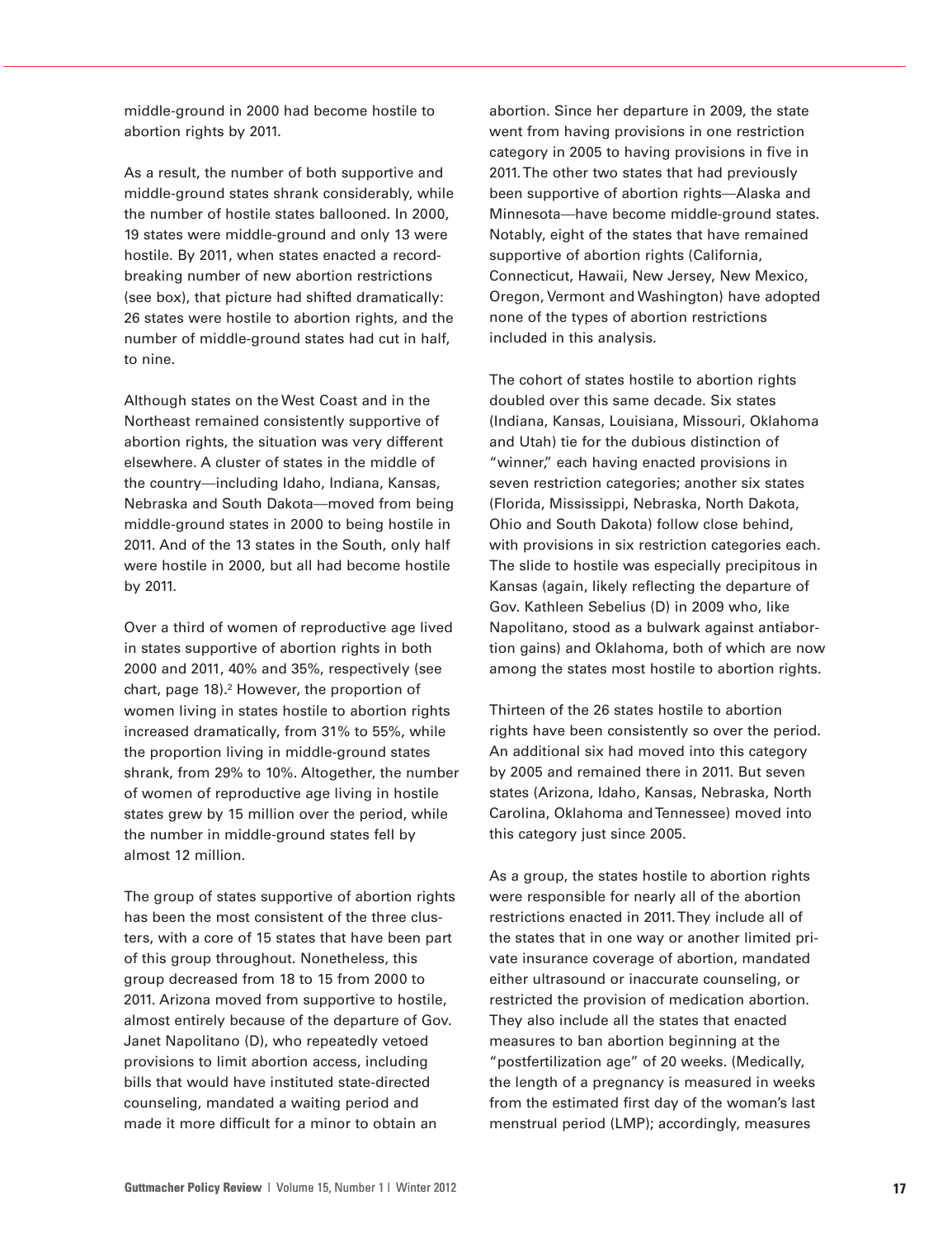## **BIG SHIFT FOR WOMEN**

**By 2011, more than half of women of reproductive age (15–44) were living in states that were hostile to abortion, up from less than one-third in 2000.**



Source: Reference 2.

banning abortion at or after 20 weeks "postfertilization" would ban abortion at or after 22 weeks LMP.)

In the group of middle-ground states, the sharp erosion has been particularly striking. In 2000, this was the largest cohort, comprising 19 states. By 2005, it had shrunk to 14 and was down to only nine in 2011. All of the states departing this category moved to the group of states hostile to abortion rights, with about half moving by 2005 and the remaining by 2011.

#### **Implications for Advocates**

Looking at state abortion policy going forward, the cluster of middle-ground states seems at once particularly precarious and pivotal. In fact, it was the movement of 12 middle-ground states into to the hostile category that tipped the national balance from 2000 to 2011. Shoring up the states remaining in this group may thus be key to stopping the further erosion of abortion rights.

There is no dearth of abortion restrictions proposed in the middle-ground states. In fact, 39 bills that fit into the restriction categories included in this analysis were introduced in 2011 in these states, and another 43 were introduced in just the first six weeks of 2012. But what is somewhat remarkable is the success supporters of reproductive rights in these states have had in blocking or blunting these attacks. For example, a 2011 move to expand Delaware's parental involvement requirement was defeated by a committee in the House. In addition, onerous restrictions on abortion facilities adopted by the Senate were modified by the House, so that the measure finally signed into law set medically appropriate requirements for all outpatient surgical facilities, not just for those where abortions are performed.

Similarly, in Iowa, abortion opponents introduced fully 15 measures aimed at limiting access to abortion in 2011. At the end of the day, however, only two—a tightening of the state's public funding policy and a requirement that providers give women the option to have an ultrasound prior to an abortion—became law. A measure that would have placed new requirements on physicians who perform abortions later in pregnancy passed the Senate only to languish in the House. And in the most high-profile of the debates, the Senate refused to even hold a vote on a House-passed measure that would have banned abortions at or beyond 20 weeks' gestation.

At the same time, middle-ground states are grappling not only with abortion but also with a range of other sexual and reproductive health issues. And, like states supportive of abortion rights—but in sharp contrast to states hostile to abortion rights—middle-ground states are making some noteworthy progress. For example, in just the past four years, Colorado has mandated coverage of contraceptive services and supplies in insurance policies, expanded access to emergency contraception and moved to ensure that students receive comprehensive and medically accurate sex education. Wisconsin has expanded access to comprehensive sex education, authorized health care providers to provide